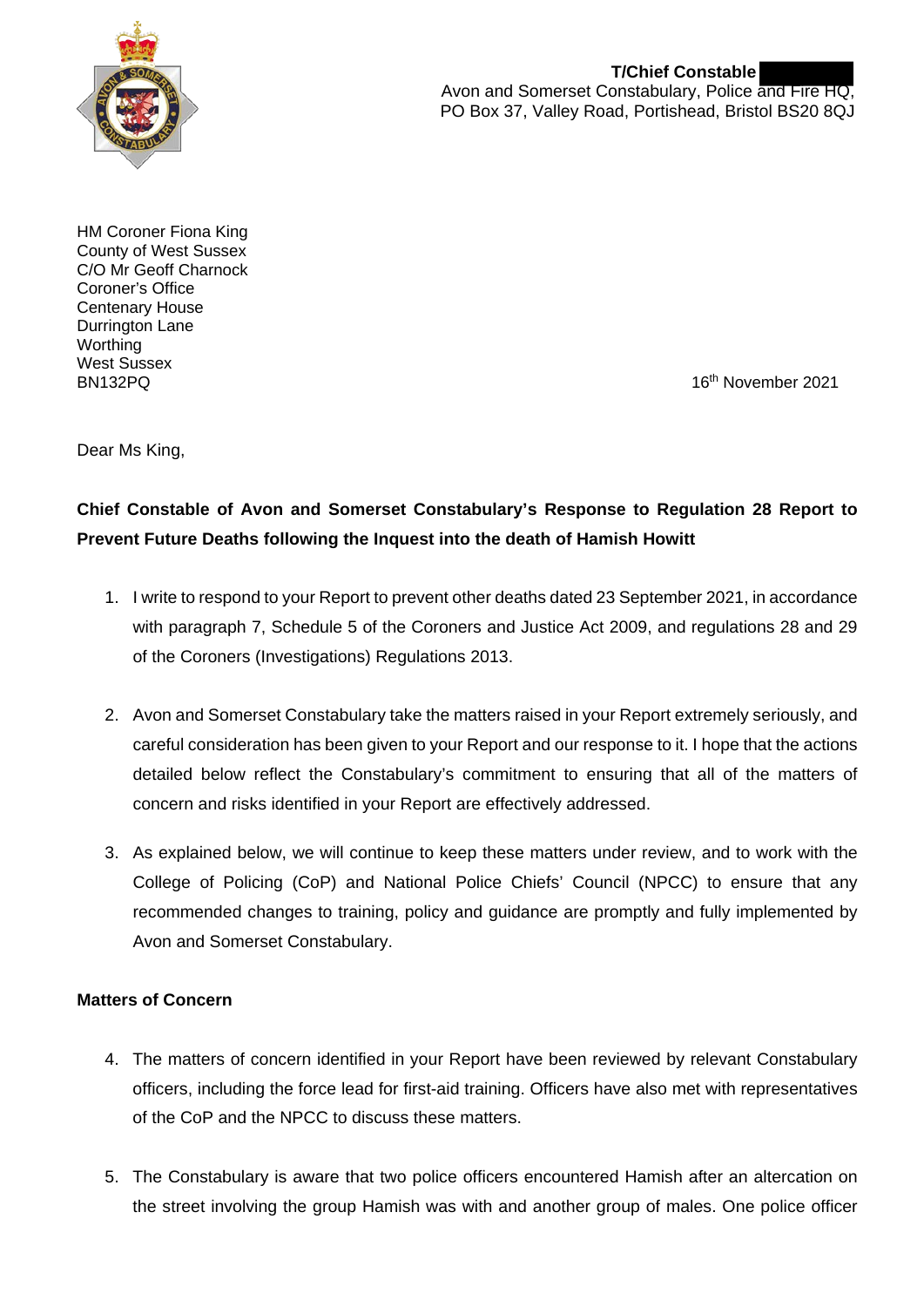gave evidence that he had spoken to Hamish, and noted that it appeared he had been drinking. Hamish informed him that he had been hit to his face. The police officer looked at Hamish's face and could not see any signs of trauma, and Hamish was not advised that he should attend hospital.

- 6. Consideration has been given to the statement in your Report that "it is highly unlikely that Hamish would have died had he gone to hospital when the police saw him after the incident". The expert medical evidence and your Ruling dated 25 March 2021 following the hearing of expert evidence on 25-26 February 2021, as well as your findings and conclusion following the hearing of 19-23 July 2021 have been re-reviewed. No expert or other medical evidence, or any Ruling, finding or conclusion has been identified which supports this statement, and it has been noted that paragraphs 17 and 18 of your Ruling dated 25 March 2021 determined that no further medical expert evidence would be obtained.
- 7. Regardless, I share your concern that the effects of alcohol may mask other underlying conditions (in particular head injury), and that police officer first aid training should provide appropriate guidance and / or directives in relation to responding to this.

#### **Position in relation to training**

- 8. Avon and Somerset Constabulary officers are provided with first aid training as part of their initial training. They are then provided with refresher first aid training on an annual basis.
- 9. The First Aid Learning Programme (FALP) which is used by Avon and Somerset Constabulary to train its officers is licensed by the CoP, and endorsed by the NPCC and the Health and Safety Executive. Avon and Somerset Constabulary is compliant with the CoP's licence, and all frontline response officers receive a minimum of Module 2 first aid training, as recommended by the CoP.
- 10. The FALP Module 2 training includes a requirement for training on casualty assessment. It does not currently require specific training on managing head injuries.
- 11. Module 3 and Module 4 of the FALP training (which are provided to certain officers in specialist roles, but are not provided as standard to all frontline officers) does require training on head injuries. All first aid trainers are required to hold a Module 4 qualification.
- 12. The FALP training does not currently require training on the potential effect of alcohol in masking symptoms of other conditions.

#### **Actions following Inquest and Report**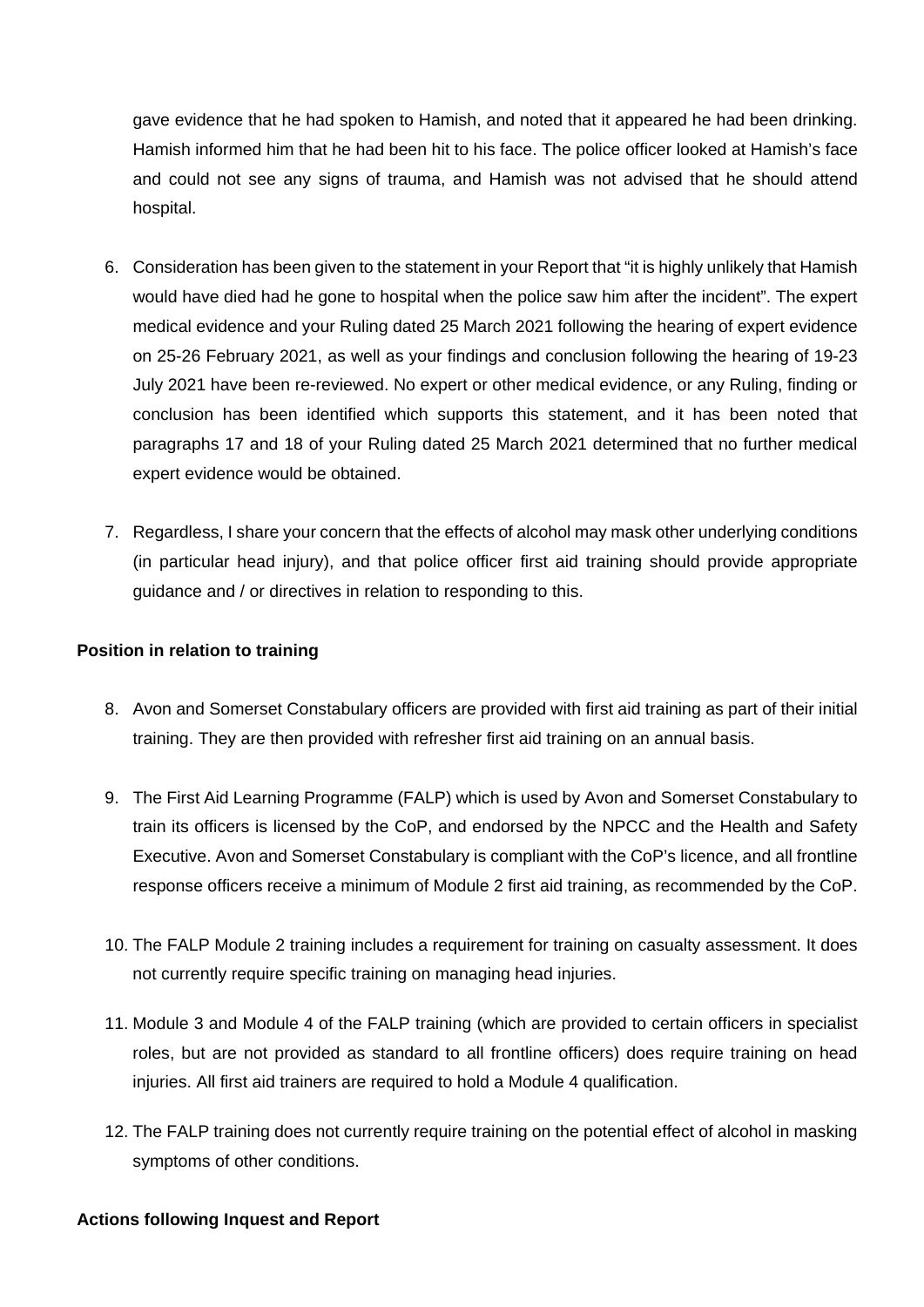- 13. Following the hearing of 19-23 July 2021, and prior to receiving your Report, the Constabulary had identified the absence of specific training for frontline officers on head injury as a matter of concern, and this issue was under review, which has continued following receipt of your Report.
- 14. The following actions have been taken by the Constabulary:
	- i. An internal communications bulletin has been sent to all officers which identified head injuries as a matter of concern, and provided a link to "essential guidance" on head injuries. This was included in the "Must know" section of the bulletin, which all officers are required to read. The linked guidance states that if an officer or staff member has any suspicion, or is told in good faith, that a person may have a head injury, they should treat the person as such in the absence of clear evidence to dispel that suspicion. The guidance makes clear that no visible marking is not an acceptable level of evidence that a head injury has not been sustained. It states that in circumstances involving a potential head injury, medical assistance should be requested and / or facilitated by officers (whilst acknowledging that officers would not in all circumstances have the power to detain or require members of the public to remain and engage with any medical intervention).
	- ii. All first aid trainers have been sent the essential guidance on head injuries.
	- iii. The lesson plan for Modules 1, 2 and 4 for "Assess a Casualty (Primary and Secondary survey)" has been amended to require this training to provide the same essential guidance on head injuries.
	- iv. The Module 3 and 4 first aid training on head injuries has been amended to incorporate the same essential guidance on head injuries.
	- v. Avon and Somerset Constabulary officers with responsibility for leading force training in relation to Taser, Personal Safety Training and Public Order training have also been made aware of the Report and of the first aid guidance on head injuries, which have been incorporated into their training programmes.
- 15. Since receiving your Report, representatives of the Constabulary, including the force lead for first aid training, have met twice with CoP and NPCC representatives to discuss the matters of concern identified and the actions to be taken in response to your Report.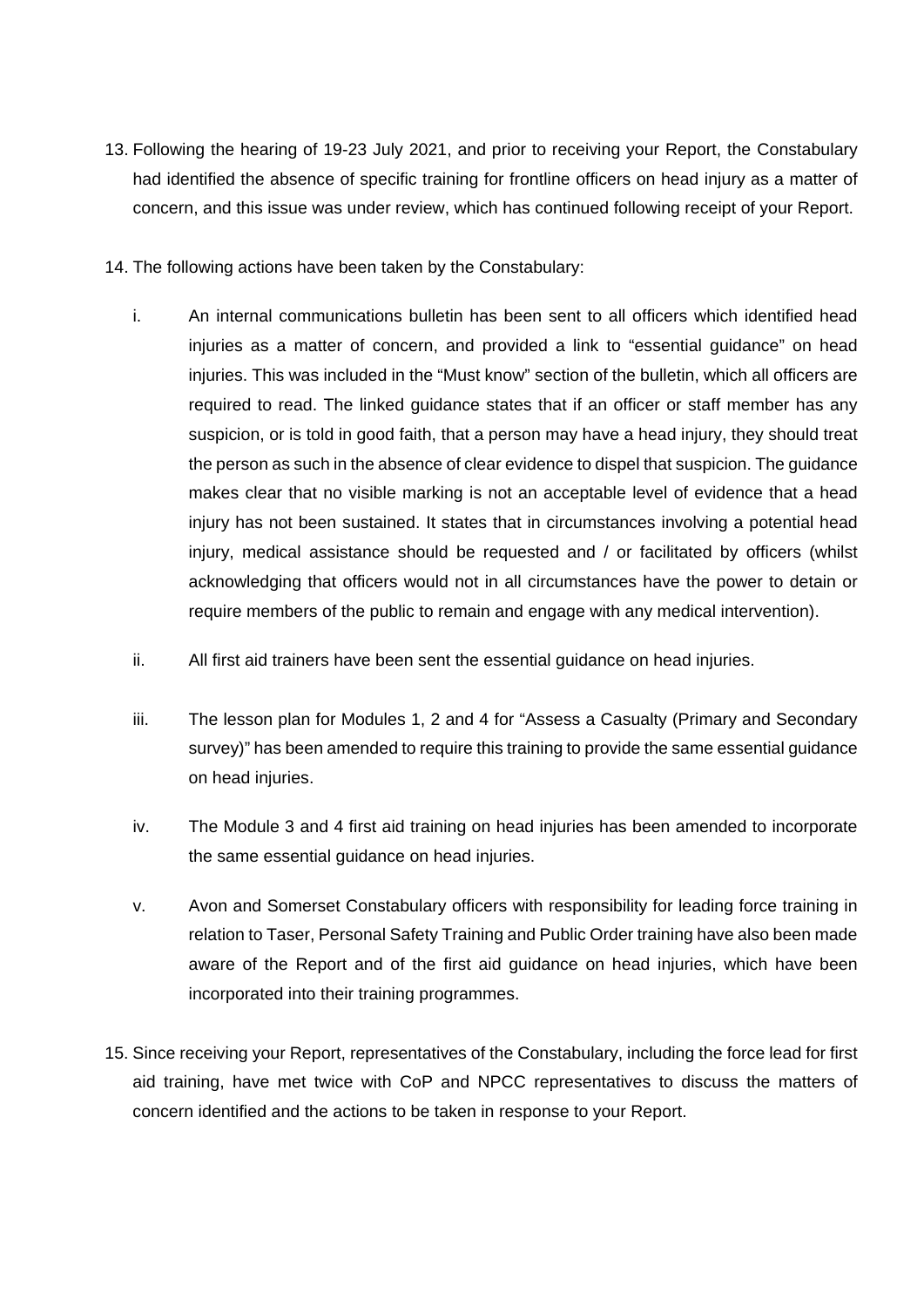- 16. The CoP has confirmed that Module 2 FALP training does not currently include the management of head injuries, and that there is no explicit reference in FALP training requirements to the potential impact of alcohol on recognising conditions. The NPCC and CoP have confirmed that:
	- i. Your Report will be reviewed by the NPCC First Aid Forum.
	- ii. The CoP is working with clinical leads to review the high level learning outcomes with the aim of placing greater emphasis on the training elements that preserve life, and is presently considering:
		- a. Addressing the issue of acute alcohol intoxication and international overdoses within Module 2.
		- b. Extending the learning in relation to head injuries to Module 2.
	- iii. The matters of concern raised in your report in relation to the impact of alcohol and the assessment of head injuries will be raised formally at the next CoP review meeting, and consideration will be given to whether and how the matters you have identified can be addressed within the scope of the FALP.
- 17. It is understood that all matters of concern identified at Part 5 of your Report will be reviewed by the NPCC and CoP, including provision of training on head injury, the potential impact of alcohol in masking other underlying conditions, and your recommendations in relation to training material and national policy setting.
- 18. Avon and Somerset Constabulary will update its training provision immediately on receipt of any updated guidance from the CoP and / or NPCC.
- 19. A copy of this response, and relevant updated force guidance and training documents, will also be sent to the CoP and the NPCC so that they are aware of all of the changes that have been made internally by Avon and Somerset Constabulary, and can take these into consideration when determining whether any additional national guidance, or amendments to training provision are required.
- 20. We will continue to keep these matters under review, and will work with the CoP and NPCC to ensure that any recommended changes to training, policy and guidance are promptly and fully implemented by Avon and Somerset Constabulary.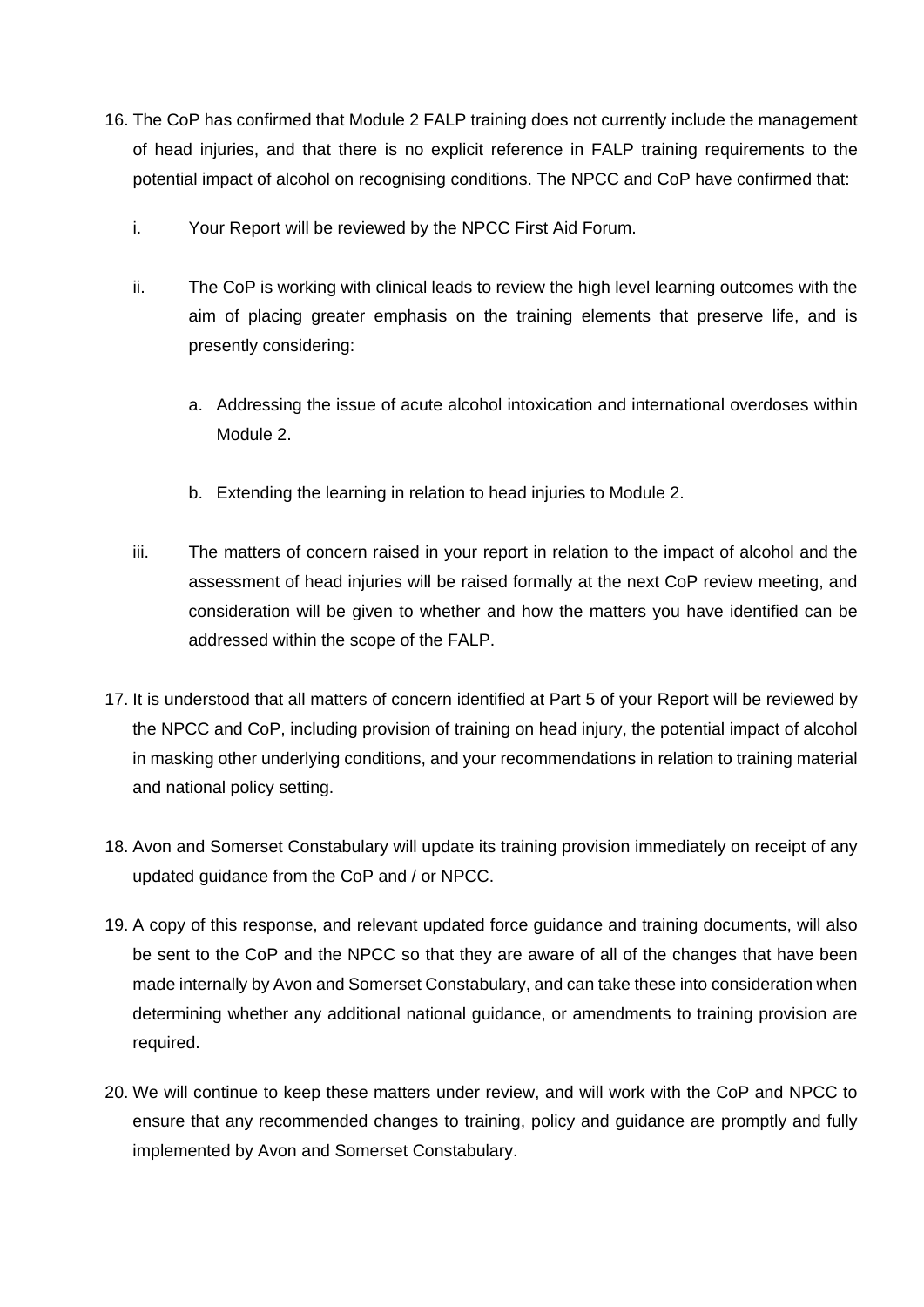# **Summary of Actions Taken and to be Taken**

|                         | <b>Action</b>                                | <b>Person</b>             | <b>Date</b>        |
|-------------------------|----------------------------------------------|---------------------------|--------------------|
|                         |                                              | <b>Responsible</b>        |                    |
| $\mathbf 1$             | Circulate memorandum to all officers         | Avon and Somerset         | Completed          |
|                         | with guidance to ensure they are             | <b>Constabulary First</b> | 14 October 2021    |
|                         | aware of the risk of head injury and         | Aid Training Lead         |                    |
|                         | the requirement that medical                 |                           |                    |
|                         | assistance is sought ("the essential         |                           |                    |
|                         | guidance on head injuries").                 |                           |                    |
| $\overline{2}$          | Send the essential guidance on head          | Avon and Somerset         | Completed          |
|                         | injuries directly to all first aid trainers. | <b>Constabulary First</b> | October 2021       |
|                         |                                              | Aid Training Lead         |                    |
| 3                       | Add the essential guidance on head           | Avon and Somerset         | Completed          |
|                         | injuries to Module 1, 2 and 4 first aid      | <b>Constabulary First</b> | October 2021       |
|                         | training for assessing a casualty            | Aid Training Lead         |                    |
|                         | (provided to all frontline officers).        |                           |                    |
| $\overline{\mathbf{4}}$ | Add the essential guidance on head           | Avon and Somerset         | Completed          |
|                         | injuries to Module 3 and 4 first aid         | <b>Constabulary First</b> | October 2021       |
|                         | training on head injuries.                   | Aid Training Lead         |                    |
| 5                       | Training on appropriate response to          | Leads for Taser,          | Completed          |
|                         | head injury to be incorporated into          | Public Safety and         | October 2021       |
|                         | Taser, Public Safety and Public Order        | <b>Public Order</b>       |                    |
|                         | training.                                    | training.                 |                    |
| 6                       | NPCC First Aid Forum to review               | <b>NPCC</b>               | 9 December 2021    |
|                         | Report.                                      |                           |                    |
| $\overline{7}$          | CoP review of training provision with        | CoP                       | Ongoing            |
|                         | clinical leads, and consideration of         |                           |                    |
|                         | amendments to scope of FALP to               |                           |                    |
|                         | address matters raised in Report.            |                           |                    |
| 8                       | <b>Update Avon and Somerset</b>              | Avon and Somerset         | To be actioned     |
|                         | Constabulary first aid training              | <b>Constabulary First</b> | immediately on     |
|                         | provision / policy / guidance in             | Aid Training Lead         | receipt of any     |
|                         | accordance with NPCC / CoP                   |                           | updated CoP FALP   |
|                         | updated guidance.                            |                           | training           |
|                         |                                              |                           | requirements and / |